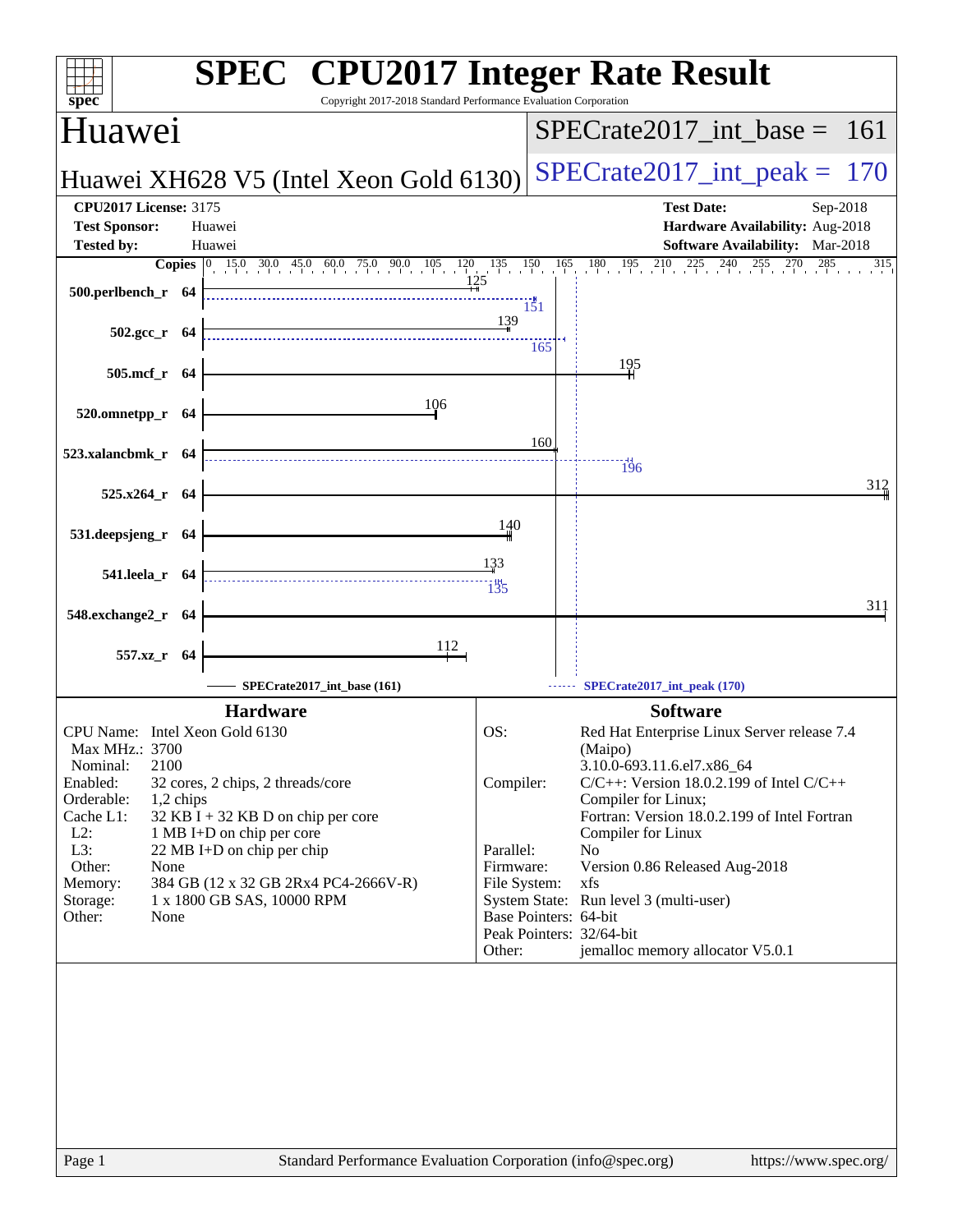

Copyright 2017-2018 Standard Performance Evaluation Corporation

## Huawei

### [SPECrate2017\\_int\\_base =](http://www.spec.org/auto/cpu2017/Docs/result-fields.html#SPECrate2017intbase) 161

Huawei XH628 V5 (Intel Xeon Gold 6130) SPECrate  $2017$ \_int\_peak = 170

**[CPU2017 License:](http://www.spec.org/auto/cpu2017/Docs/result-fields.html#CPU2017License)** 3175 **[Test Date:](http://www.spec.org/auto/cpu2017/Docs/result-fields.html#TestDate)** Sep-2018 **[Test Sponsor:](http://www.spec.org/auto/cpu2017/Docs/result-fields.html#TestSponsor)** Huawei **[Hardware Availability:](http://www.spec.org/auto/cpu2017/Docs/result-fields.html#HardwareAvailability)** Aug-2018 **[Tested by:](http://www.spec.org/auto/cpu2017/Docs/result-fields.html#Testedby)** Huawei **[Software Availability:](http://www.spec.org/auto/cpu2017/Docs/result-fields.html#SoftwareAvailability)** Mar-2018

### **[Results Table](http://www.spec.org/auto/cpu2017/Docs/result-fields.html#ResultsTable)**

|                                  | <b>Base</b>   |                |       |                | <b>Peak</b> |                |            |               |                |              |                |              |                |              |
|----------------------------------|---------------|----------------|-------|----------------|-------------|----------------|------------|---------------|----------------|--------------|----------------|--------------|----------------|--------------|
| <b>Benchmark</b>                 | <b>Copies</b> | <b>Seconds</b> | Ratio | <b>Seconds</b> | Ratio       | <b>Seconds</b> | Ratio      | <b>Copies</b> | <b>Seconds</b> | <b>Ratio</b> | <b>Seconds</b> | <b>Ratio</b> | <b>Seconds</b> | <b>Ratio</b> |
| 500.perlbench_r                  | 64            | 832            | 123   | 815            | 125         | 811            | 126        | 64            | 670            | 152          | 674            | 151          | 675            | 151          |
| $502.\text{gcc}$ _r              | 64            | 648            | 140   | 651            | 139         | 653            | 139        | 64            | 548            | 165          | 548            | 165          | 549            | 165          |
| $505$ .mcf r                     | 64            | 526            | 197   | 531            | 195         | 533            | 194        | 64            | 526            | 197          | 531            | 195          | 533            | 194          |
| 520.omnetpp_r                    | 64            | 792            | 106   | 790            | 106         | 788            | 107        | 64            | 792            | 106          | 790            | <u>106</u>   | 788            | 107          |
| 523.xalancbmk r                  | 64            | 422            | 160   | 418            | 162         | 421            | 160        | 64            | 348            | 194          | 345            | 196          | 345            | <u>196</u>   |
| 525.x264 r                       | 64            | 359            | 312   | 358            | 313         | 360            | 311        | 64            | 359            | 312          | 358            | 313          | 360            | 311          |
| 531.deepsjeng_r                  | 64            | 521            | 141   | 529            | 139         | 524            | 140        | 64            | 521            | 141          | 529            | 139          | 524            | <u>140</u>   |
| 541.leela r                      | 64            | 797            | 133   | 801            | 132         | 798            | 133        | 64            | 787            | 135          | 793            | 134          | 778            | 136          |
| 548.exchange2_r                  | 64            | 538            | 311   | 538            | 312         | 538            | 311        | 64            | 538            | 311          | 538            | 312          | 538            | <b>311</b>   |
| 557.xz r                         | 64            | 576            | 120   | 620            | 111         | 619            | <u>112</u> | 64            | 576            | 120          | 620            | 111          | <u>619</u>     | <u>112</u>   |
| $SPECrate2017$ int base =<br>161 |               |                |       |                |             |                |            |               |                |              |                |              |                |              |
| $SPECrate2017\_int\_peak =$      |               |                | 170   |                |             |                |            |               |                |              |                |              |                |              |

Results appear in the [order in which they were run](http://www.spec.org/auto/cpu2017/Docs/result-fields.html#RunOrder). Bold underlined text [indicates a median measurement](http://www.spec.org/auto/cpu2017/Docs/result-fields.html#Median).

### **[Submit Notes](http://www.spec.org/auto/cpu2017/Docs/result-fields.html#SubmitNotes)**

 The numactl mechanism was used to bind copies to processors. The config file option 'submit' was used to generate numactl commands to bind each copy to a specific processor. For details, please see the config file.

### **[Operating System Notes](http://www.spec.org/auto/cpu2017/Docs/result-fields.html#OperatingSystemNotes)**

Stack size set to unlimited using "ulimit -s unlimited"

### **[General Notes](http://www.spec.org/auto/cpu2017/Docs/result-fields.html#GeneralNotes)**

Environment variables set by runcpu before the start of the run: LD\_LIBRARY\_PATH = "/spec2017/lib/ia32:/spec2017/lib/intel64:/spec2017/je5.0.1-32:/spec2017/je5.0.1-64" Binaries compiled on a system with 1x Intel Core i7-6700K CPU + 32GB RAM memory using Redhat Enterprise Linux 7.5 Transparent Huge Pages enabled by default Prior to runcpu invocation Filesystem page cache synced and cleared with: sync; echo 3> /proc/sys/vm/drop\_caches runcpu command invoked through numactl i.e.: numactl --interleave=all runcpu <etc> Yes: The test sponsor attests, as of date of publication, that CVE-2017-5754 (Meltdown) is mitigated in the system as tested and documented. Yes: The test sponsor attests, as of date of publication, that CVE-2017-5753 (Spectre variant 1) is mitigated in the system as tested and documented. Yes: The test sponsor attests, as of date of publication, that CVE-2017-5715 (Spectre variant 2)

**(Continued on next page)**

| Page 2 | Standard Performance Evaluation Corporation (info@spec.org) | https://www.spec.org/ |
|--------|-------------------------------------------------------------|-----------------------|
|--------|-------------------------------------------------------------|-----------------------|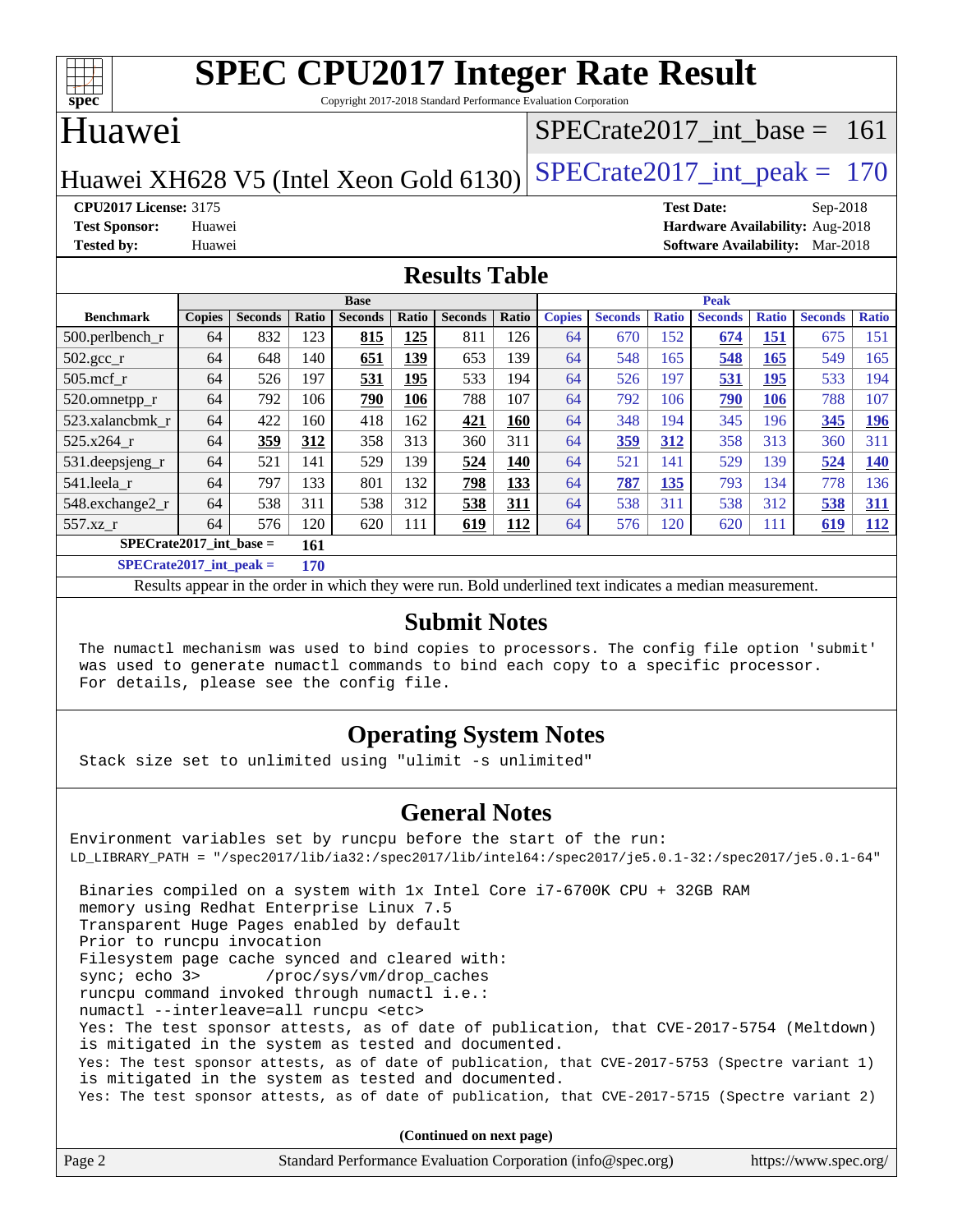

Copyright 2017-2018 Standard Performance Evaluation Corporation

### Huawei

 $SPECrate2017\_int\_base = 161$ 

Huawei XH628 V5 (Intel Xeon Gold 6130) SPECrate  $2017$  int peak = 170

**[Tested by:](http://www.spec.org/auto/cpu2017/Docs/result-fields.html#Testedby)** Huawei **[Software Availability:](http://www.spec.org/auto/cpu2017/Docs/result-fields.html#SoftwareAvailability)** Mar-2018

**[CPU2017 License:](http://www.spec.org/auto/cpu2017/Docs/result-fields.html#CPU2017License)** 3175 **[Test Date:](http://www.spec.org/auto/cpu2017/Docs/result-fields.html#TestDate)** Sep-2018 **[Test Sponsor:](http://www.spec.org/auto/cpu2017/Docs/result-fields.html#TestSponsor)** Huawei **[Hardware Availability:](http://www.spec.org/auto/cpu2017/Docs/result-fields.html#HardwareAvailability)** Aug-2018

### **[General Notes \(Continued\)](http://www.spec.org/auto/cpu2017/Docs/result-fields.html#GeneralNotes)**

 is mitigated in the system as tested and documented. jemalloc, a general purpose malloc implementation built with the RedHat Enterprise 7.5, and the system compiler gcc 4.8.5 sources available from jemalloc.net or <https://github.com/jemalloc/jemalloc/releases>

### **[Platform Notes](http://www.spec.org/auto/cpu2017/Docs/result-fields.html#PlatformNotes)**

Page 3 Standard Performance Evaluation Corporation [\(info@spec.org\)](mailto:info@spec.org) <https://www.spec.org/> BIOS configuration: Power Policy Set to Performance SNC Set to Enabled IMC Interleaving Set to 1-way Interleave XPT Prefetch Set to Enabled Sysinfo program /spec2017/bin/sysinfo Rev: r5797 of 2017-06-14 96c45e4568ad54c135fd618bcc091c0f running on localhost.localdomain Sat Sep 1 12:09:22 2018 SUT (System Under Test) info as seen by some common utilities. For more information on this section, see <https://www.spec.org/cpu2017/Docs/config.html#sysinfo> From /proc/cpuinfo model name : Intel(R) Xeon(R) Gold 6130 CPU @ 2.10GHz 2 "physical id"s (chips) 64 "processors" cores, siblings (Caution: counting these is hw and system dependent. The following excerpts from /proc/cpuinfo might not be reliable. Use with caution.) cpu cores : 16 siblings : 32 physical 0: cores 0 1 2 3 4 5 6 7 8 9 10 11 12 13 14 15 physical 1: cores 0 1 2 3 4 5 6 7 8 9 10 11 12 13 14 15 From lscpu: Architecture: x86\_64 CPU op-mode(s): 32-bit, 64-bit<br>Byte Order: Little Endian Little Endian  $CPU(s):$  64 On-line CPU(s) list: 0-63 Thread(s) per core: 2 Core(s) per socket: 16 Socket(s): 2 NUMA node(s): 4 Vendor ID: GenuineIntel CPU family: 6 Model: 85 Model name: Intel(R) Xeon(R) Gold 6130 CPU @ 2.10GHz Stepping: 4 **(Continued on next page)**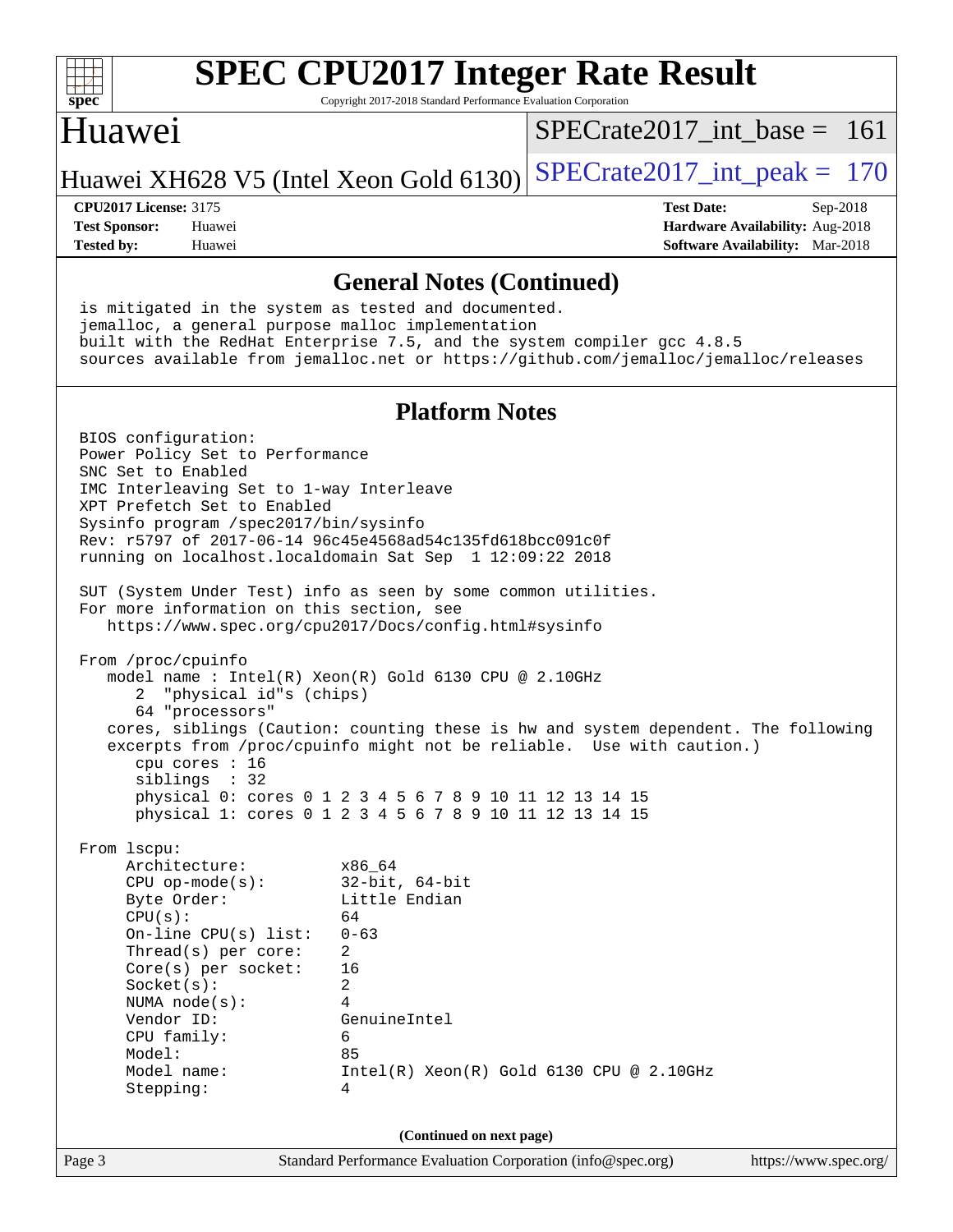

Copyright 2017-2018 Standard Performance Evaluation Corporation

## Huawei

 $SPECrate2017\_int\_base = 161$ 

Huawei XH628 V5 (Intel Xeon Gold 6130) SPECrate  $2017$ \_int\_peak = 170

**[CPU2017 License:](http://www.spec.org/auto/cpu2017/Docs/result-fields.html#CPU2017License)** 3175 **[Test Date:](http://www.spec.org/auto/cpu2017/Docs/result-fields.html#TestDate)** Sep-2018 **[Test Sponsor:](http://www.spec.org/auto/cpu2017/Docs/result-fields.html#TestSponsor)** Huawei **[Hardware Availability:](http://www.spec.org/auto/cpu2017/Docs/result-fields.html#HardwareAvailability)** Aug-2018 **[Tested by:](http://www.spec.org/auto/cpu2017/Docs/result-fields.html#Testedby)** Huawei **[Software Availability:](http://www.spec.org/auto/cpu2017/Docs/result-fields.html#SoftwareAvailability)** Mar-2018

### **[Platform Notes \(Continued\)](http://www.spec.org/auto/cpu2017/Docs/result-fields.html#PlatformNotes)**

| CPU MHz:<br>BogoMIPS:<br>Virtualization:<br>L1d cache:<br>Lli cache:<br>$L2$ cache:<br>$L3$ cache:<br>NUMA node0 CPU(s): 0-3,8-11,32-35,40-43<br>NUMA nodel CPU(s): 4-7, 12-15, 36-39, 44-47<br>NUMA $node3$ $CPU(s):$<br>Flags:                                                                                                                                                                                                                               | 2100.000<br>4200.00<br>$VT - x$<br>32K<br>32K<br>1024K<br>22528K<br>NUMA node2 CPU(s): 16-19, 24-27, 48-51, 56-59<br>20-23, 28-31, 52-55, 60-63<br>fpu vme de pse tsc msr pae mce cx8 apic sep mtrr pge mca cmov<br>pat pse36 clflush dts acpi mmx fxsr sse sse2 ss ht tm pbe syscall nx pdpelgb rdtscp<br>lm constant_tsc art arch_perfmon pebs bts rep_good nopl xtopology nonstop_tsc<br>aperfmperf eagerfpu pni pclmulqdq dtes64 ds_cpl vmx smx est tm2 ssse3 fma cx16 xtpr<br>pdcm pcid dca sse4_1 sse4_2 x2apic movbe popcnt tsc_deadline_timer aes xsave avx<br>f16c rdrand lahf_lm abm 3dnowprefetch epb cat_13 cdp_13 invpcid_single intel_pt<br>spec_ctrl ibpb_support tpr_shadow vnmi flexpriority ept vpid fsgsbase tsc_adjust<br>bmil hle avx2 smep bmi2 erms invpcid rtm cqm mpx rdt_a avx512f avx512dq rdseed adx<br>smap clflushopt clwb avx512cd avx512bw avx512vl xsaveopt xsavec xgetbvl cqm_llc<br>cqm_occup_llc cqm_mbm_total cqm_mbm_local dtherm ida arat pln pts |  |  |  |  |
|----------------------------------------------------------------------------------------------------------------------------------------------------------------------------------------------------------------------------------------------------------------------------------------------------------------------------------------------------------------------------------------------------------------------------------------------------------------|------------------------------------------------------------------------------------------------------------------------------------------------------------------------------------------------------------------------------------------------------------------------------------------------------------------------------------------------------------------------------------------------------------------------------------------------------------------------------------------------------------------------------------------------------------------------------------------------------------------------------------------------------------------------------------------------------------------------------------------------------------------------------------------------------------------------------------------------------------------------------------------------------------------------------------------------------------------------------------------|--|--|--|--|
| /proc/cpuinfo cache data                                                                                                                                                                                                                                                                                                                                                                                                                                       |                                                                                                                                                                                                                                                                                                                                                                                                                                                                                                                                                                                                                                                                                                                                                                                                                                                                                                                                                                                          |  |  |  |  |
| cache size : 22528 KB<br>physical chip.<br>$available: 4 nodes (0-3)$<br>node 0 size: 96437 MB<br>node 0 free: 93769 MB<br>node 1 size: 98304 MB<br>node 1 free: 95982 MB<br>node 2 size: 98304 MB<br>node 2 free: 96021 MB<br>node 3 size: 98304 MB<br>node 3 free: 95528 MB<br>node distances:<br>1<br>2<br>$\mathbf 0$<br>3<br>node<br>0:<br>11<br>10<br>21<br>21<br>1:<br>21<br>11<br>10<br>21<br>2:<br>21<br>21<br>11<br>10<br>10<br>3:<br>21<br>21<br>11 | From numactl --hardware WARNING: a numactl 'node' might or might not correspond to a<br>node 0 cpus: 0 1 2 3 8 9 10 11 32 33 34 35 40 41 42 43<br>node 1 cpus: 4 5 6 7 12 13 14 15 36 37 38 39 44 45 46 47<br>node 2 cpus: 16 17 18 19 24 25 26 27 48 49 50 51 56 57 58 59<br>node 3 cpus: 20 21 22 23 28 29 30 31 52 53 54 55 60 61 62 63<br>(Continued on next page)                                                                                                                                                                                                                                                                                                                                                                                                                                                                                                                                                                                                                   |  |  |  |  |
|                                                                                                                                                                                                                                                                                                                                                                                                                                                                |                                                                                                                                                                                                                                                                                                                                                                                                                                                                                                                                                                                                                                                                                                                                                                                                                                                                                                                                                                                          |  |  |  |  |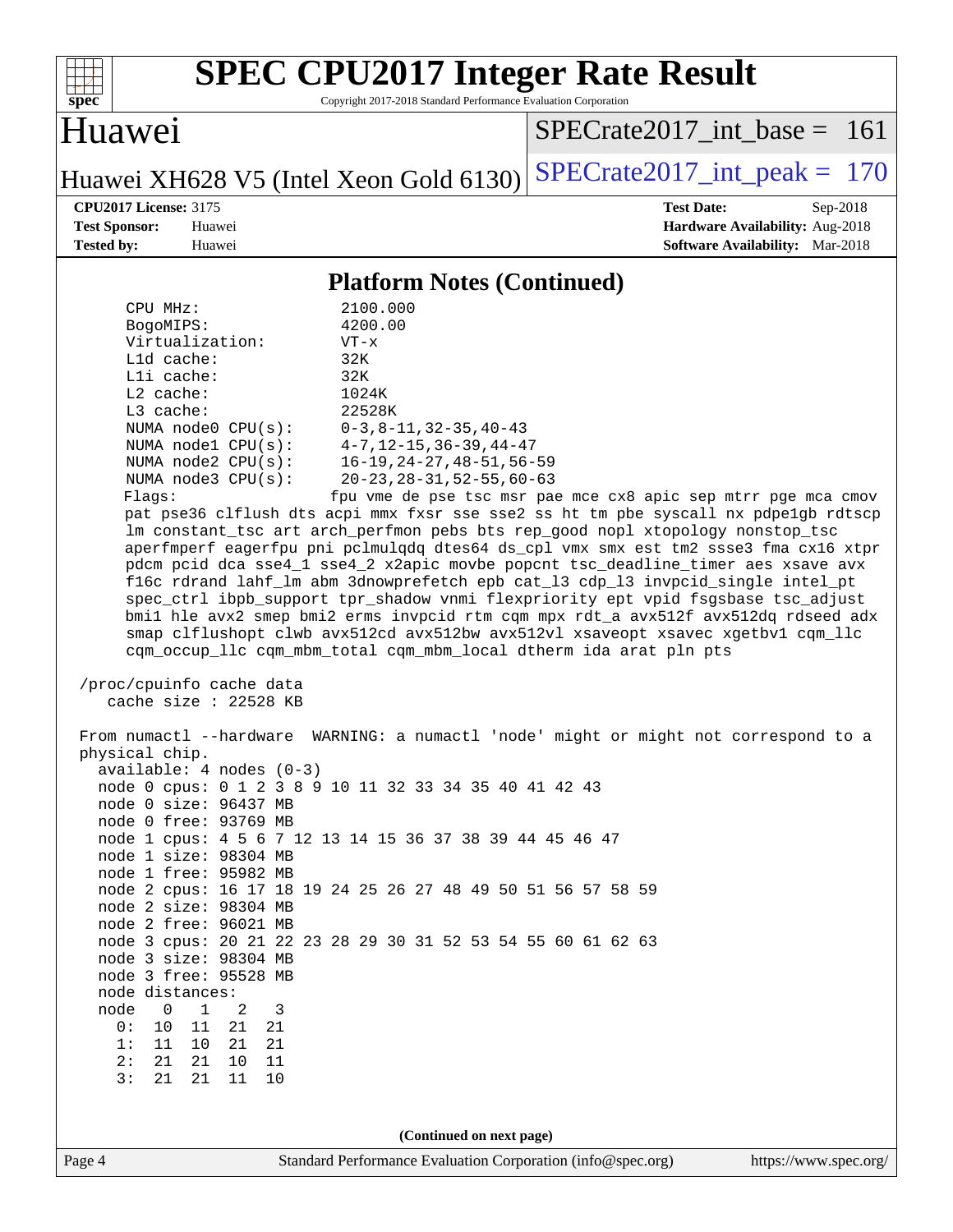| <b>SPEC CPU2017 Integer Rate Result</b><br>Copyright 2017-2018 Standard Performance Evaluation Corporation<br>$spec^*$                                                                                                                                                                                                                                                                                                                                                                                                                                                                                                                                                                                                                                                                                                                                                                                                                                                                                                                                                                                                                                                                                                                                                                                                                                              |                                                                                                     |  |  |  |
|---------------------------------------------------------------------------------------------------------------------------------------------------------------------------------------------------------------------------------------------------------------------------------------------------------------------------------------------------------------------------------------------------------------------------------------------------------------------------------------------------------------------------------------------------------------------------------------------------------------------------------------------------------------------------------------------------------------------------------------------------------------------------------------------------------------------------------------------------------------------------------------------------------------------------------------------------------------------------------------------------------------------------------------------------------------------------------------------------------------------------------------------------------------------------------------------------------------------------------------------------------------------------------------------------------------------------------------------------------------------|-----------------------------------------------------------------------------------------------------|--|--|--|
| Huawei                                                                                                                                                                                                                                                                                                                                                                                                                                                                                                                                                                                                                                                                                                                                                                                                                                                                                                                                                                                                                                                                                                                                                                                                                                                                                                                                                              | $SPECrate2017$ int base = 161                                                                       |  |  |  |
| Huawei XH628 V5 (Intel Xeon Gold 6130)                                                                                                                                                                                                                                                                                                                                                                                                                                                                                                                                                                                                                                                                                                                                                                                                                                                                                                                                                                                                                                                                                                                                                                                                                                                                                                                              | $SPECrate2017\_int\_peak = 170$                                                                     |  |  |  |
| <b>CPU2017 License: 3175</b><br><b>Test Sponsor:</b><br>Huawei<br><b>Tested by:</b><br>Huawei                                                                                                                                                                                                                                                                                                                                                                                                                                                                                                                                                                                                                                                                                                                                                                                                                                                                                                                                                                                                                                                                                                                                                                                                                                                                       | <b>Test Date:</b><br>Sep-2018<br>Hardware Availability: Aug-2018<br>Software Availability: Mar-2018 |  |  |  |
| <b>Platform Notes (Continued)</b>                                                                                                                                                                                                                                                                                                                                                                                                                                                                                                                                                                                                                                                                                                                                                                                                                                                                                                                                                                                                                                                                                                                                                                                                                                                                                                                                   |                                                                                                     |  |  |  |
| From /proc/meminfo<br>MemTotal:<br>394174376 kB<br>HugePages_Total:<br>0<br>Hugepagesize:<br>2048 kB<br>From /etc/*release* /etc/*version*<br>os-release:<br>NAME="Red Hat Enterprise Linux Server"<br>VERSION="7.4 (Maipo)"<br>$ID="rhe1"$<br>ID_LIKE="fedora"<br>VARIANT="Server"<br>VARIANT ID="server"<br>VERSION_ID="7.4"<br>PRETTY_NAME="Red Hat Enterprise Linux Server 7.4 (Maipo)"<br>redhat-release: Red Hat Enterprise Linux Server release 7.4 (Maipo)<br>system-release: Red Hat Enterprise Linux Server release 7.4 (Maipo)<br>system-release-cpe: cpe:/o:redhat:enterprise_linux:7.4:ga:server<br>uname $-a$ :<br>Linux localhost.localdomain 3.10.0-693.11.6.el7.x86_64 #1 SMP Thu Dec 28 14:23:39 EST<br>2017 x86_64 x86_64 x86_64 GNU/Linux<br>run-level $3$ Sep $1$ $12:03$<br>SPEC is set to: /spec2017<br>Type Size Used Avail Use% Mounted on<br>Filesystem<br>/dev/sda4<br>xfs<br>553G 8.2G 545G<br>$2\frac{8}{1}$ /<br>Additional information from dmidecode follows. WARNING: Use caution when you interpret<br>this section. The 'dmidecode' program reads system data which is "intended to allow<br>hardware to be accurately determined", but the intent may not be met, as there are<br>frequent changes to hardware, firmware, and the "DMTF SMBIOS" standard.<br>BIOS INSYDE Corp. 0.86 08/06/2018<br>Memory:<br>4x NO DIMM NO DIMM |                                                                                                     |  |  |  |
| 12x Samsung M393A4K40BB2-CTD 32 GB 2 rank 2666                                                                                                                                                                                                                                                                                                                                                                                                                                                                                                                                                                                                                                                                                                                                                                                                                                                                                                                                                                                                                                                                                                                                                                                                                                                                                                                      |                                                                                                     |  |  |  |
| (End of data from sysinfo program)                                                                                                                                                                                                                                                                                                                                                                                                                                                                                                                                                                                                                                                                                                                                                                                                                                                                                                                                                                                                                                                                                                                                                                                                                                                                                                                                  |                                                                                                     |  |  |  |
| <b>Compiler Version Notes</b><br>------------------------                                                                                                                                                                                                                                                                                                                                                                                                                                                                                                                                                                                                                                                                                                                                                                                                                                                                                                                                                                                                                                                                                                                                                                                                                                                                                                           |                                                                                                     |  |  |  |
| 500.perlbench_r(base) 502.gcc_r(base) 505.mcf_r(base) 525.x264_r(base)<br>CC.<br>$557. xz_r(base)$                                                                                                                                                                                                                                                                                                                                                                                                                                                                                                                                                                                                                                                                                                                                                                                                                                                                                                                                                                                                                                                                                                                                                                                                                                                                  |                                                                                                     |  |  |  |
|                                                                                                                                                                                                                                                                                                                                                                                                                                                                                                                                                                                                                                                                                                                                                                                                                                                                                                                                                                                                                                                                                                                                                                                                                                                                                                                                                                     |                                                                                                     |  |  |  |
| (Continued on next page)<br>Page 5<br>Standard Performance Evaluation Corporation (info@spec.org)                                                                                                                                                                                                                                                                                                                                                                                                                                                                                                                                                                                                                                                                                                                                                                                                                                                                                                                                                                                                                                                                                                                                                                                                                                                                   | https://www.spec.org/                                                                               |  |  |  |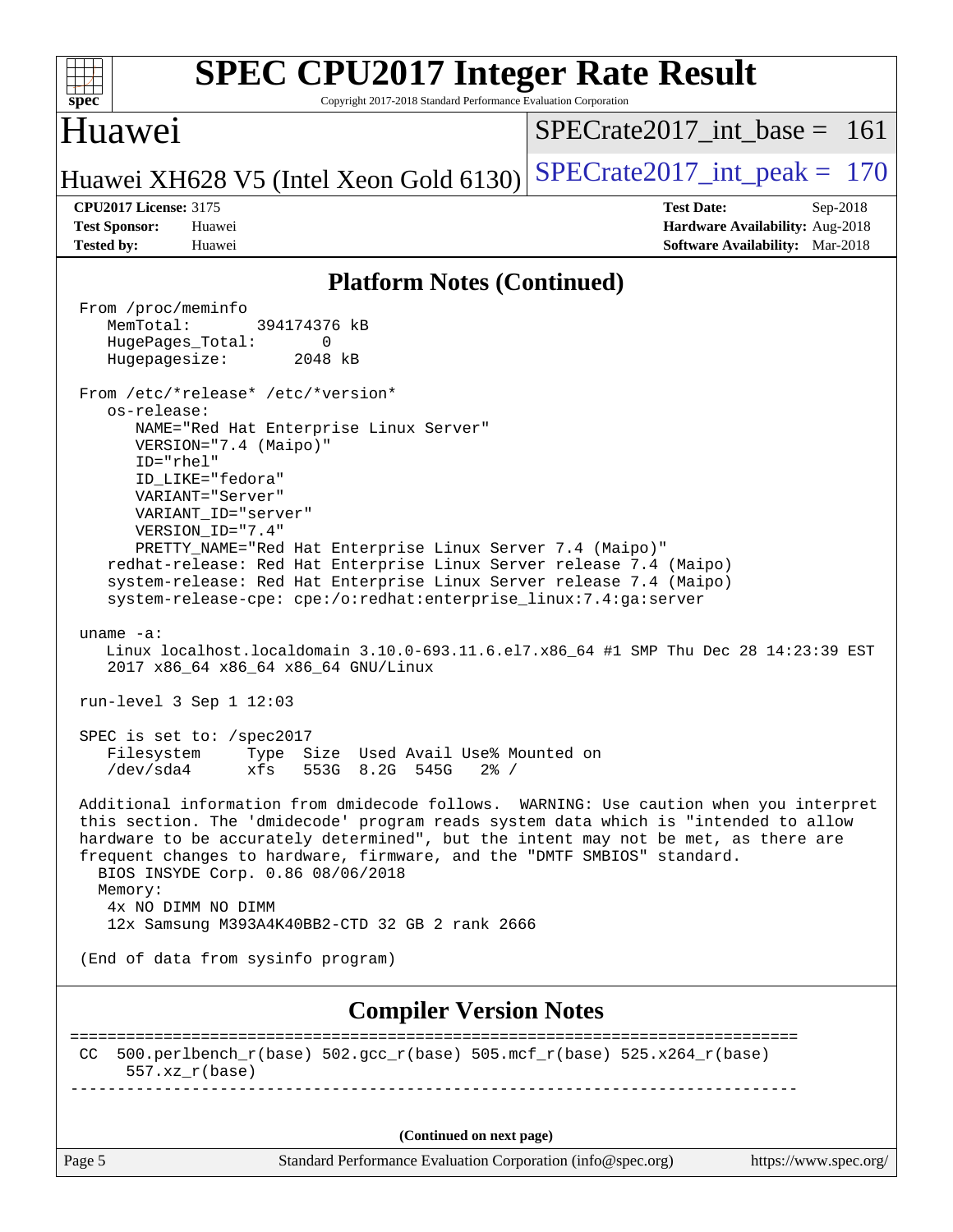| Copyright 2017-2018 Standard Performance Evaluation Corporation<br>$spec^*$<br>Huawei                                                   | $SPECrate2017$ int base = 161                                                                         |
|-----------------------------------------------------------------------------------------------------------------------------------------|-------------------------------------------------------------------------------------------------------|
|                                                                                                                                         | $SPECTate2017\_int\_peak = 170$                                                                       |
| Huawei XH628 V5 (Intel Xeon Gold 6130)<br><b>CPU2017 License: 3175</b><br><b>Test Sponsor:</b><br>Huawei<br><b>Tested by:</b><br>Huawei | <b>Test Date:</b><br>$Sep-2018$<br>Hardware Availability: Aug-2018<br>Software Availability: Mar-2018 |
| <b>Compiler Version Notes (Continued)</b>                                                                                               |                                                                                                       |
| icc (ICC) 18.0.2 20180210<br>Copyright (C) 1985-2018 Intel Corporation. All rights reserved.                                            |                                                                                                       |
| 500.perlbench_r(peak) 502.gcc_r(peak) 505.mcf_r(peak) 525.x264_r(peak)<br>CC<br>$557. xz_r (peak)$                                      |                                                                                                       |
| icc (ICC) 18.0.2 20180210<br>Copyright (C) 1985-2018 Intel Corporation. All rights reserved.                                            |                                                                                                       |
| CXXC 520.omnetpp_r(base) 523.xalancbmk_r(base) 531.deepsjeng_r(base)<br>$541.$ leela $r(base)$                                          |                                                                                                       |
| icpc (ICC) 18.0.2 20180210<br>Copyright (C) 1985-2018 Intel Corporation. All rights reserved.                                           |                                                                                                       |
| CXXC 520.omnetpp_r(peak) 523.xalancbmk_r(peak) 531.deepsjeng_r(peak)<br>$541.$ leela_r(peak)                                            |                                                                                                       |
| icpc (ICC) 18.0.2 20180210<br>Copyright (C) 1985-2018 Intel Corporation. All rights reserved.                                           |                                                                                                       |
| 548.exchange2_r(base)<br>FC.                                                                                                            |                                                                                                       |
| ifort (IFORT) 18.0.2 20180210<br>Copyright (C) 1985-2018 Intel Corporation. All rights reserved.                                        |                                                                                                       |
| $FC$ 548. exchange2 $r$ (peak)                                                                                                          |                                                                                                       |
| ifort (IFORT) 18.0.2 20180210                                                                                                           | Copyright (C) 1985-2018 Intel Corporation. All rights reserved.                                       |

[icc -m64 -std=c11](http://www.spec.org/cpu2017/results/res2018q4/cpu2017-20181025-09284.flags.html#user_CCbase_intel_icc_64bit_c11_33ee0cdaae7deeeab2a9725423ba97205ce30f63b9926c2519791662299b76a0318f32ddfffdc46587804de3178b4f9328c46fa7c2b0cd779d7a61945c91cd35)

**(Continued on next page)**

Page 6 Standard Performance Evaluation Corporation [\(info@spec.org\)](mailto:info@spec.org) <https://www.spec.org/>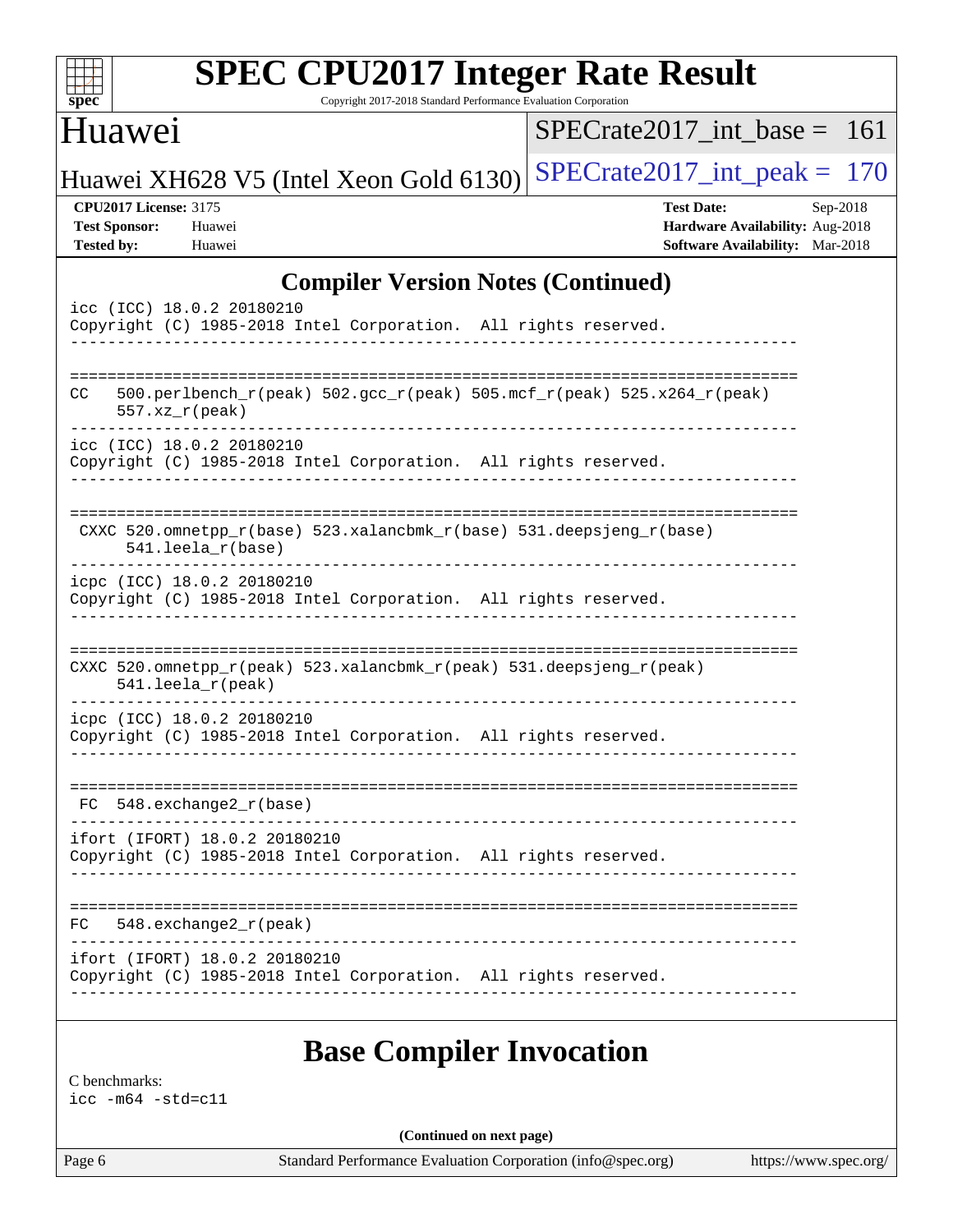

Copyright 2017-2018 Standard Performance Evaluation Corporation

## Huawei

[SPECrate2017\\_int\\_base =](http://www.spec.org/auto/cpu2017/Docs/result-fields.html#SPECrate2017intbase) 161

Huawei XH628 V5 (Intel Xeon Gold 6130) SPECrate  $2017$  int peak = 170

**[CPU2017 License:](http://www.spec.org/auto/cpu2017/Docs/result-fields.html#CPU2017License)** 3175 **[Test Date:](http://www.spec.org/auto/cpu2017/Docs/result-fields.html#TestDate)** Sep-2018 **[Test Sponsor:](http://www.spec.org/auto/cpu2017/Docs/result-fields.html#TestSponsor)** Huawei **[Hardware Availability:](http://www.spec.org/auto/cpu2017/Docs/result-fields.html#HardwareAvailability)** Aug-2018 **[Tested by:](http://www.spec.org/auto/cpu2017/Docs/result-fields.html#Testedby)** Huawei **[Software Availability:](http://www.spec.org/auto/cpu2017/Docs/result-fields.html#SoftwareAvailability)** Mar-2018

## **[Base Compiler Invocation \(Continued\)](http://www.spec.org/auto/cpu2017/Docs/result-fields.html#BaseCompilerInvocation)**

[C++ benchmarks](http://www.spec.org/auto/cpu2017/Docs/result-fields.html#CXXbenchmarks): [icpc -m64](http://www.spec.org/cpu2017/results/res2018q4/cpu2017-20181025-09284.flags.html#user_CXXbase_intel_icpc_64bit_4ecb2543ae3f1412ef961e0650ca070fec7b7afdcd6ed48761b84423119d1bf6bdf5cad15b44d48e7256388bc77273b966e5eb805aefd121eb22e9299b2ec9d9)

[Fortran benchmarks](http://www.spec.org/auto/cpu2017/Docs/result-fields.html#Fortranbenchmarks): [ifort -m64](http://www.spec.org/cpu2017/results/res2018q4/cpu2017-20181025-09284.flags.html#user_FCbase_intel_ifort_64bit_24f2bb282fbaeffd6157abe4f878425411749daecae9a33200eee2bee2fe76f3b89351d69a8130dd5949958ce389cf37ff59a95e7a40d588e8d3a57e0c3fd751)

## **[Base Portability Flags](http://www.spec.org/auto/cpu2017/Docs/result-fields.html#BasePortabilityFlags)**

 500.perlbench\_r: [-DSPEC\\_LP64](http://www.spec.org/cpu2017/results/res2018q4/cpu2017-20181025-09284.flags.html#b500.perlbench_r_basePORTABILITY_DSPEC_LP64) [-DSPEC\\_LINUX\\_X64](http://www.spec.org/cpu2017/results/res2018q4/cpu2017-20181025-09284.flags.html#b500.perlbench_r_baseCPORTABILITY_DSPEC_LINUX_X64) 502.gcc\_r: [-DSPEC\\_LP64](http://www.spec.org/cpu2017/results/res2018q4/cpu2017-20181025-09284.flags.html#suite_basePORTABILITY502_gcc_r_DSPEC_LP64) 505.mcf\_r: [-DSPEC\\_LP64](http://www.spec.org/cpu2017/results/res2018q4/cpu2017-20181025-09284.flags.html#suite_basePORTABILITY505_mcf_r_DSPEC_LP64) 520.omnetpp\_r: [-DSPEC\\_LP64](http://www.spec.org/cpu2017/results/res2018q4/cpu2017-20181025-09284.flags.html#suite_basePORTABILITY520_omnetpp_r_DSPEC_LP64) 523.xalancbmk\_r: [-DSPEC\\_LP64](http://www.spec.org/cpu2017/results/res2018q4/cpu2017-20181025-09284.flags.html#suite_basePORTABILITY523_xalancbmk_r_DSPEC_LP64) [-DSPEC\\_LINUX](http://www.spec.org/cpu2017/results/res2018q4/cpu2017-20181025-09284.flags.html#b523.xalancbmk_r_baseCXXPORTABILITY_DSPEC_LINUX) 525.x264\_r: [-DSPEC\\_LP64](http://www.spec.org/cpu2017/results/res2018q4/cpu2017-20181025-09284.flags.html#suite_basePORTABILITY525_x264_r_DSPEC_LP64) 531.deepsjeng\_r: [-DSPEC\\_LP64](http://www.spec.org/cpu2017/results/res2018q4/cpu2017-20181025-09284.flags.html#suite_basePORTABILITY531_deepsjeng_r_DSPEC_LP64) 541.leela\_r: [-DSPEC\\_LP64](http://www.spec.org/cpu2017/results/res2018q4/cpu2017-20181025-09284.flags.html#suite_basePORTABILITY541_leela_r_DSPEC_LP64) 548.exchange2\_r: [-DSPEC\\_LP64](http://www.spec.org/cpu2017/results/res2018q4/cpu2017-20181025-09284.flags.html#suite_basePORTABILITY548_exchange2_r_DSPEC_LP64) 557.xz\_r: [-DSPEC\\_LP64](http://www.spec.org/cpu2017/results/res2018q4/cpu2017-20181025-09284.flags.html#suite_basePORTABILITY557_xz_r_DSPEC_LP64)

## **[Base Optimization Flags](http://www.spec.org/auto/cpu2017/Docs/result-fields.html#BaseOptimizationFlags)**

### [C benchmarks](http://www.spec.org/auto/cpu2017/Docs/result-fields.html#Cbenchmarks):

[-Wl,-z,muldefs](http://www.spec.org/cpu2017/results/res2018q4/cpu2017-20181025-09284.flags.html#user_CCbase_link_force_multiple1_b4cbdb97b34bdee9ceefcfe54f4c8ea74255f0b02a4b23e853cdb0e18eb4525ac79b5a88067c842dd0ee6996c24547a27a4b99331201badda8798ef8a743f577) [-xCORE-AVX512](http://www.spec.org/cpu2017/results/res2018q4/cpu2017-20181025-09284.flags.html#user_CCbase_f-xCORE-AVX512) [-ipo](http://www.spec.org/cpu2017/results/res2018q4/cpu2017-20181025-09284.flags.html#user_CCbase_f-ipo) [-O3](http://www.spec.org/cpu2017/results/res2018q4/cpu2017-20181025-09284.flags.html#user_CCbase_f-O3) [-no-prec-div](http://www.spec.org/cpu2017/results/res2018q4/cpu2017-20181025-09284.flags.html#user_CCbase_f-no-prec-div) [-qopt-mem-layout-trans=3](http://www.spec.org/cpu2017/results/res2018q4/cpu2017-20181025-09284.flags.html#user_CCbase_f-qopt-mem-layout-trans_de80db37974c74b1f0e20d883f0b675c88c3b01e9d123adea9b28688d64333345fb62bc4a798493513fdb68f60282f9a726aa07f478b2f7113531aecce732043) [-L/usr/local/je5.0.1-64/lib](http://www.spec.org/cpu2017/results/res2018q4/cpu2017-20181025-09284.flags.html#user_CCbase_jemalloc_link_path64_4b10a636b7bce113509b17f3bd0d6226c5fb2346b9178c2d0232c14f04ab830f976640479e5c33dc2bcbbdad86ecfb6634cbbd4418746f06f368b512fced5394) [-ljemalloc](http://www.spec.org/cpu2017/results/res2018q4/cpu2017-20181025-09284.flags.html#user_CCbase_jemalloc_link_lib_d1249b907c500fa1c0672f44f562e3d0f79738ae9e3c4a9c376d49f265a04b9c99b167ecedbf6711b3085be911c67ff61f150a17b3472be731631ba4d0471706)

### [C++ benchmarks:](http://www.spec.org/auto/cpu2017/Docs/result-fields.html#CXXbenchmarks)

[-Wl,-z,muldefs](http://www.spec.org/cpu2017/results/res2018q4/cpu2017-20181025-09284.flags.html#user_CXXbase_link_force_multiple1_b4cbdb97b34bdee9ceefcfe54f4c8ea74255f0b02a4b23e853cdb0e18eb4525ac79b5a88067c842dd0ee6996c24547a27a4b99331201badda8798ef8a743f577) [-xCORE-AVX512](http://www.spec.org/cpu2017/results/res2018q4/cpu2017-20181025-09284.flags.html#user_CXXbase_f-xCORE-AVX512) [-ipo](http://www.spec.org/cpu2017/results/res2018q4/cpu2017-20181025-09284.flags.html#user_CXXbase_f-ipo) [-O3](http://www.spec.org/cpu2017/results/res2018q4/cpu2017-20181025-09284.flags.html#user_CXXbase_f-O3) [-no-prec-div](http://www.spec.org/cpu2017/results/res2018q4/cpu2017-20181025-09284.flags.html#user_CXXbase_f-no-prec-div) [-qopt-mem-layout-trans=3](http://www.spec.org/cpu2017/results/res2018q4/cpu2017-20181025-09284.flags.html#user_CXXbase_f-qopt-mem-layout-trans_de80db37974c74b1f0e20d883f0b675c88c3b01e9d123adea9b28688d64333345fb62bc4a798493513fdb68f60282f9a726aa07f478b2f7113531aecce732043) [-L/usr/local/je5.0.1-64/lib](http://www.spec.org/cpu2017/results/res2018q4/cpu2017-20181025-09284.flags.html#user_CXXbase_jemalloc_link_path64_4b10a636b7bce113509b17f3bd0d6226c5fb2346b9178c2d0232c14f04ab830f976640479e5c33dc2bcbbdad86ecfb6634cbbd4418746f06f368b512fced5394) [-ljemalloc](http://www.spec.org/cpu2017/results/res2018q4/cpu2017-20181025-09284.flags.html#user_CXXbase_jemalloc_link_lib_d1249b907c500fa1c0672f44f562e3d0f79738ae9e3c4a9c376d49f265a04b9c99b167ecedbf6711b3085be911c67ff61f150a17b3472be731631ba4d0471706)

### [Fortran benchmarks](http://www.spec.org/auto/cpu2017/Docs/result-fields.html#Fortranbenchmarks):

[-Wl,-z,muldefs](http://www.spec.org/cpu2017/results/res2018q4/cpu2017-20181025-09284.flags.html#user_FCbase_link_force_multiple1_b4cbdb97b34bdee9ceefcfe54f4c8ea74255f0b02a4b23e853cdb0e18eb4525ac79b5a88067c842dd0ee6996c24547a27a4b99331201badda8798ef8a743f577) [-xCORE-AVX512](http://www.spec.org/cpu2017/results/res2018q4/cpu2017-20181025-09284.flags.html#user_FCbase_f-xCORE-AVX512) [-ipo](http://www.spec.org/cpu2017/results/res2018q4/cpu2017-20181025-09284.flags.html#user_FCbase_f-ipo) [-O3](http://www.spec.org/cpu2017/results/res2018q4/cpu2017-20181025-09284.flags.html#user_FCbase_f-O3) [-no-prec-div](http://www.spec.org/cpu2017/results/res2018q4/cpu2017-20181025-09284.flags.html#user_FCbase_f-no-prec-div) [-qopt-mem-layout-trans=3](http://www.spec.org/cpu2017/results/res2018q4/cpu2017-20181025-09284.flags.html#user_FCbase_f-qopt-mem-layout-trans_de80db37974c74b1f0e20d883f0b675c88c3b01e9d123adea9b28688d64333345fb62bc4a798493513fdb68f60282f9a726aa07f478b2f7113531aecce732043) [-nostandard-realloc-lhs](http://www.spec.org/cpu2017/results/res2018q4/cpu2017-20181025-09284.flags.html#user_FCbase_f_2003_std_realloc_82b4557e90729c0f113870c07e44d33d6f5a304b4f63d4c15d2d0f1fab99f5daaed73bdb9275d9ae411527f28b936061aa8b9c8f2d63842963b95c9dd6426b8a) [-L/usr/local/je5.0.1-64/lib](http://www.spec.org/cpu2017/results/res2018q4/cpu2017-20181025-09284.flags.html#user_FCbase_jemalloc_link_path64_4b10a636b7bce113509b17f3bd0d6226c5fb2346b9178c2d0232c14f04ab830f976640479e5c33dc2bcbbdad86ecfb6634cbbd4418746f06f368b512fced5394) [-ljemalloc](http://www.spec.org/cpu2017/results/res2018q4/cpu2017-20181025-09284.flags.html#user_FCbase_jemalloc_link_lib_d1249b907c500fa1c0672f44f562e3d0f79738ae9e3c4a9c376d49f265a04b9c99b167ecedbf6711b3085be911c67ff61f150a17b3472be731631ba4d0471706)

## **[Peak Compiler Invocation](http://www.spec.org/auto/cpu2017/Docs/result-fields.html#PeakCompilerInvocation)**

[C benchmarks \(except as noted below\)](http://www.spec.org/auto/cpu2017/Docs/result-fields.html#Cbenchmarksexceptasnotedbelow):  $\text{icc}$  -m64 -std=c11

**(Continued on next page)**

Page 7 Standard Performance Evaluation Corporation [\(info@spec.org\)](mailto:info@spec.org) <https://www.spec.org/>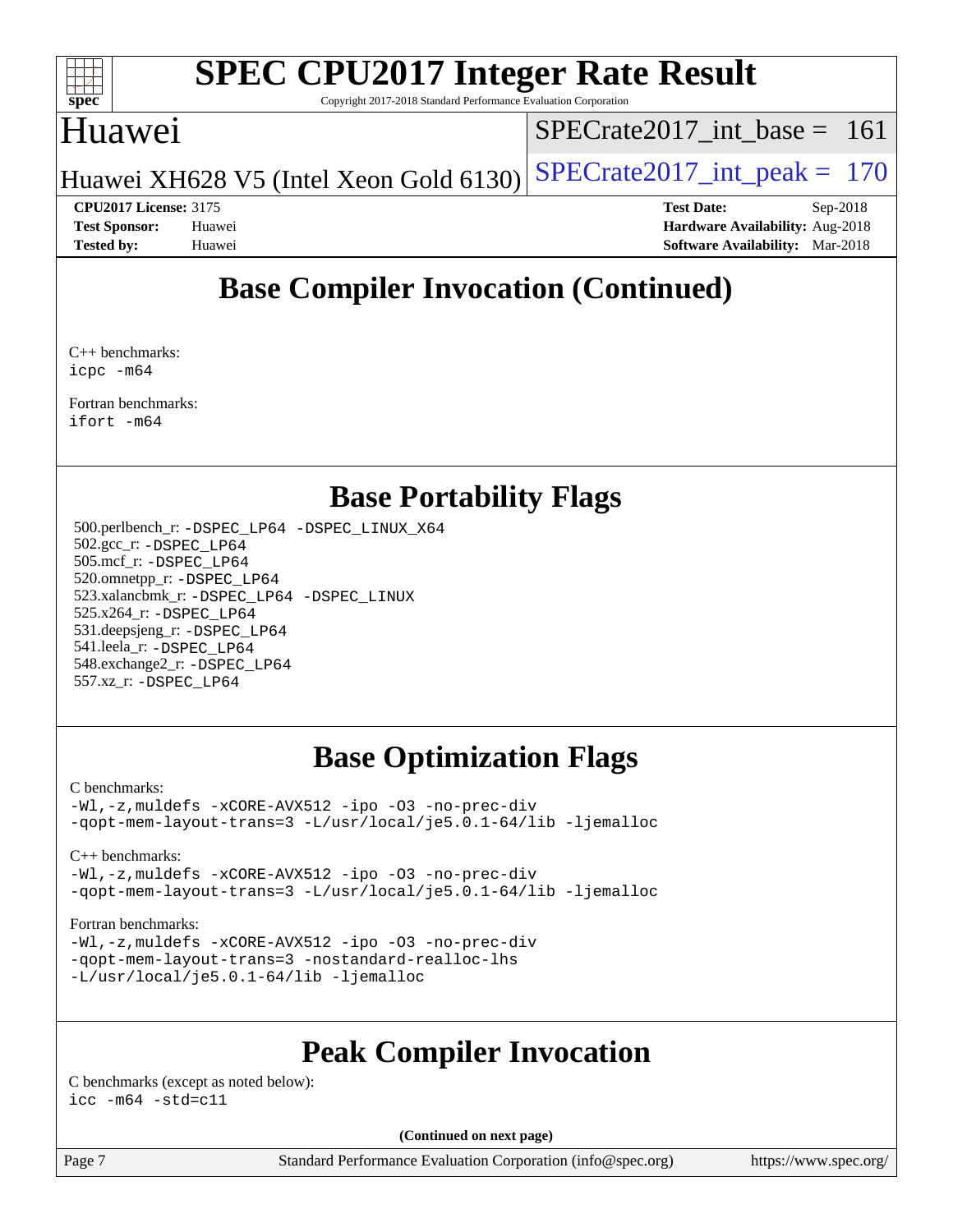

Copyright 2017-2018 Standard Performance Evaluation Corporation

## Huawei

[SPECrate2017\\_int\\_base =](http://www.spec.org/auto/cpu2017/Docs/result-fields.html#SPECrate2017intbase) 161

Huawei XH628 V5 (Intel Xeon Gold 6130) SPECrate  $2017$  int peak = 170

**[CPU2017 License:](http://www.spec.org/auto/cpu2017/Docs/result-fields.html#CPU2017License)** 3175 **[Test Date:](http://www.spec.org/auto/cpu2017/Docs/result-fields.html#TestDate)** Sep-2018 **[Test Sponsor:](http://www.spec.org/auto/cpu2017/Docs/result-fields.html#TestSponsor)** Huawei **[Hardware Availability:](http://www.spec.org/auto/cpu2017/Docs/result-fields.html#HardwareAvailability)** Aug-2018 **[Tested by:](http://www.spec.org/auto/cpu2017/Docs/result-fields.html#Testedby)** Huawei **[Software Availability:](http://www.spec.org/auto/cpu2017/Docs/result-fields.html#SoftwareAvailability)** Mar-2018

## **[Peak Compiler Invocation \(Continued\)](http://www.spec.org/auto/cpu2017/Docs/result-fields.html#PeakCompilerInvocation)**

502.gcc\_r: [icc -m32 -std=c11 -L/home/prasadj/specdev/IC18u2\\_Internal/lin\\_18\\_0\\_20180210/compiler/lib/ia32\\_lin](http://www.spec.org/cpu2017/results/res2018q4/cpu2017-20181025-09284.flags.html#user_peakCCLD502_gcc_r_intel_icc_a481ac844e7127046fad14d498c730a1848fa901fbbb2c3dfdd5e9fbbac777c8009953946d55d8b6afe8ed0da70dd2b4f8dedbdf7ab1ee211ba70d24a5d89f85)

[C++ benchmarks \(except as noted below\)](http://www.spec.org/auto/cpu2017/Docs/result-fields.html#CXXbenchmarksexceptasnotedbelow): [icpc -m64](http://www.spec.org/cpu2017/results/res2018q4/cpu2017-20181025-09284.flags.html#user_CXXpeak_intel_icpc_64bit_4ecb2543ae3f1412ef961e0650ca070fec7b7afdcd6ed48761b84423119d1bf6bdf5cad15b44d48e7256388bc77273b966e5eb805aefd121eb22e9299b2ec9d9)

523.xalancbmk\_r: [icpc -m32 -L/home/prasadj/specdev/IC18u2\\_Internal/lin\\_18\\_0\\_20180210/compiler/lib/ia32\\_lin](http://www.spec.org/cpu2017/results/res2018q4/cpu2017-20181025-09284.flags.html#user_peakCXXLD523_xalancbmk_r_intel_icpc_c6d030cd79af6ea7d6fb64c57e8fe7ae8fe0b96fc5a3b3f4a10e3273b3d7fa9decd8263f6330cef23f751cb093a69fae84a2bf4c243500a8eed069248128076f)

[Fortran benchmarks](http://www.spec.org/auto/cpu2017/Docs/result-fields.html#Fortranbenchmarks):

[ifort -m64](http://www.spec.org/cpu2017/results/res2018q4/cpu2017-20181025-09284.flags.html#user_FCpeak_intel_ifort_64bit_24f2bb282fbaeffd6157abe4f878425411749daecae9a33200eee2bee2fe76f3b89351d69a8130dd5949958ce389cf37ff59a95e7a40d588e8d3a57e0c3fd751)

## **[Peak Portability Flags](http://www.spec.org/auto/cpu2017/Docs/result-fields.html#PeakPortabilityFlags)**

 500.perlbench\_r: [-DSPEC\\_LP64](http://www.spec.org/cpu2017/results/res2018q4/cpu2017-20181025-09284.flags.html#b500.perlbench_r_peakPORTABILITY_DSPEC_LP64) [-DSPEC\\_LINUX\\_X64](http://www.spec.org/cpu2017/results/res2018q4/cpu2017-20181025-09284.flags.html#b500.perlbench_r_peakCPORTABILITY_DSPEC_LINUX_X64) 502.gcc\_r: [-D\\_FILE\\_OFFSET\\_BITS=64](http://www.spec.org/cpu2017/results/res2018q4/cpu2017-20181025-09284.flags.html#user_peakPORTABILITY502_gcc_r_file_offset_bits_64_5ae949a99b284ddf4e95728d47cb0843d81b2eb0e18bdfe74bbf0f61d0b064f4bda2f10ea5eb90e1dcab0e84dbc592acfc5018bc955c18609f94ddb8d550002c) 505.mcf\_r: [-DSPEC\\_LP64](http://www.spec.org/cpu2017/results/res2018q4/cpu2017-20181025-09284.flags.html#suite_peakPORTABILITY505_mcf_r_DSPEC_LP64) 520.omnetpp\_r: [-DSPEC\\_LP64](http://www.spec.org/cpu2017/results/res2018q4/cpu2017-20181025-09284.flags.html#suite_peakPORTABILITY520_omnetpp_r_DSPEC_LP64) 523.xalancbmk\_r: [-D\\_FILE\\_OFFSET\\_BITS=64](http://www.spec.org/cpu2017/results/res2018q4/cpu2017-20181025-09284.flags.html#user_peakPORTABILITY523_xalancbmk_r_file_offset_bits_64_5ae949a99b284ddf4e95728d47cb0843d81b2eb0e18bdfe74bbf0f61d0b064f4bda2f10ea5eb90e1dcab0e84dbc592acfc5018bc955c18609f94ddb8d550002c) [-DSPEC\\_LINUX](http://www.spec.org/cpu2017/results/res2018q4/cpu2017-20181025-09284.flags.html#b523.xalancbmk_r_peakCXXPORTABILITY_DSPEC_LINUX) 525.x264\_r: [-DSPEC\\_LP64](http://www.spec.org/cpu2017/results/res2018q4/cpu2017-20181025-09284.flags.html#suite_peakPORTABILITY525_x264_r_DSPEC_LP64) 531.deepsjeng\_r: [-DSPEC\\_LP64](http://www.spec.org/cpu2017/results/res2018q4/cpu2017-20181025-09284.flags.html#suite_peakPORTABILITY531_deepsjeng_r_DSPEC_LP64) 541.leela\_r: [-DSPEC\\_LP64](http://www.spec.org/cpu2017/results/res2018q4/cpu2017-20181025-09284.flags.html#suite_peakPORTABILITY541_leela_r_DSPEC_LP64) 548.exchange2\_r: [-DSPEC\\_LP64](http://www.spec.org/cpu2017/results/res2018q4/cpu2017-20181025-09284.flags.html#suite_peakPORTABILITY548_exchange2_r_DSPEC_LP64) 557.xz\_r: [-DSPEC\\_LP64](http://www.spec.org/cpu2017/results/res2018q4/cpu2017-20181025-09284.flags.html#suite_peakPORTABILITY557_xz_r_DSPEC_LP64)

## **[Peak Optimization Flags](http://www.spec.org/auto/cpu2017/Docs/result-fields.html#PeakOptimizationFlags)**

[C benchmarks](http://www.spec.org/auto/cpu2017/Docs/result-fields.html#Cbenchmarks):

 500.perlbench\_r: [-Wl,-z,muldefs](http://www.spec.org/cpu2017/results/res2018q4/cpu2017-20181025-09284.flags.html#user_peakEXTRA_LDFLAGS500_perlbench_r_link_force_multiple1_b4cbdb97b34bdee9ceefcfe54f4c8ea74255f0b02a4b23e853cdb0e18eb4525ac79b5a88067c842dd0ee6996c24547a27a4b99331201badda8798ef8a743f577) [-prof-gen](http://www.spec.org/cpu2017/results/res2018q4/cpu2017-20181025-09284.flags.html#user_peakPASS1_CFLAGSPASS1_LDFLAGS500_perlbench_r_prof_gen_5aa4926d6013ddb2a31985c654b3eb18169fc0c6952a63635c234f711e6e63dd76e94ad52365559451ec499a2cdb89e4dc58ba4c67ef54ca681ffbe1461d6b36)(pass 1) [-prof-use](http://www.spec.org/cpu2017/results/res2018q4/cpu2017-20181025-09284.flags.html#user_peakPASS2_CFLAGSPASS2_LDFLAGS500_perlbench_r_prof_use_1a21ceae95f36a2b53c25747139a6c16ca95bd9def2a207b4f0849963b97e94f5260e30a0c64f4bb623698870e679ca08317ef8150905d41bd88c6f78df73f19)(pass 2) [-ipo](http://www.spec.org/cpu2017/results/res2018q4/cpu2017-20181025-09284.flags.html#user_peakPASS1_COPTIMIZEPASS2_COPTIMIZE500_perlbench_r_f-ipo) [-xCORE-AVX512](http://www.spec.org/cpu2017/results/res2018q4/cpu2017-20181025-09284.flags.html#user_peakPASS2_COPTIMIZE500_perlbench_r_f-xCORE-AVX512) [-O3](http://www.spec.org/cpu2017/results/res2018q4/cpu2017-20181025-09284.flags.html#user_peakPASS1_COPTIMIZEPASS2_COPTIMIZE500_perlbench_r_f-O3) [-no-prec-div](http://www.spec.org/cpu2017/results/res2018q4/cpu2017-20181025-09284.flags.html#user_peakPASS1_COPTIMIZEPASS2_COPTIMIZE500_perlbench_r_f-no-prec-div) [-qopt-mem-layout-trans=3](http://www.spec.org/cpu2017/results/res2018q4/cpu2017-20181025-09284.flags.html#user_peakPASS1_COPTIMIZEPASS2_COPTIMIZE500_perlbench_r_f-qopt-mem-layout-trans_de80db37974c74b1f0e20d883f0b675c88c3b01e9d123adea9b28688d64333345fb62bc4a798493513fdb68f60282f9a726aa07f478b2f7113531aecce732043) [-fno-strict-overflow](http://www.spec.org/cpu2017/results/res2018q4/cpu2017-20181025-09284.flags.html#user_peakEXTRA_OPTIMIZE500_perlbench_r_f-fno-strict-overflow) [-L/usr/local/je5.0.1-64/lib](http://www.spec.org/cpu2017/results/res2018q4/cpu2017-20181025-09284.flags.html#user_peakEXTRA_LIBS500_perlbench_r_jemalloc_link_path64_4b10a636b7bce113509b17f3bd0d6226c5fb2346b9178c2d0232c14f04ab830f976640479e5c33dc2bcbbdad86ecfb6634cbbd4418746f06f368b512fced5394) [-ljemalloc](http://www.spec.org/cpu2017/results/res2018q4/cpu2017-20181025-09284.flags.html#user_peakEXTRA_LIBS500_perlbench_r_jemalloc_link_lib_d1249b907c500fa1c0672f44f562e3d0f79738ae9e3c4a9c376d49f265a04b9c99b167ecedbf6711b3085be911c67ff61f150a17b3472be731631ba4d0471706)

 502.gcc\_r: [-Wl,-z,muldefs](http://www.spec.org/cpu2017/results/res2018q4/cpu2017-20181025-09284.flags.html#user_peakEXTRA_LDFLAGS502_gcc_r_link_force_multiple1_b4cbdb97b34bdee9ceefcfe54f4c8ea74255f0b02a4b23e853cdb0e18eb4525ac79b5a88067c842dd0ee6996c24547a27a4b99331201badda8798ef8a743f577) [-prof-gen](http://www.spec.org/cpu2017/results/res2018q4/cpu2017-20181025-09284.flags.html#user_peakPASS1_CFLAGSPASS1_LDFLAGS502_gcc_r_prof_gen_5aa4926d6013ddb2a31985c654b3eb18169fc0c6952a63635c234f711e6e63dd76e94ad52365559451ec499a2cdb89e4dc58ba4c67ef54ca681ffbe1461d6b36)(pass 1) [-prof-use](http://www.spec.org/cpu2017/results/res2018q4/cpu2017-20181025-09284.flags.html#user_peakPASS2_CFLAGSPASS2_LDFLAGS502_gcc_r_prof_use_1a21ceae95f36a2b53c25747139a6c16ca95bd9def2a207b4f0849963b97e94f5260e30a0c64f4bb623698870e679ca08317ef8150905d41bd88c6f78df73f19)(pass 2) [-ipo](http://www.spec.org/cpu2017/results/res2018q4/cpu2017-20181025-09284.flags.html#user_peakPASS1_COPTIMIZEPASS2_COPTIMIZE502_gcc_r_f-ipo) [-xCORE-AVX512](http://www.spec.org/cpu2017/results/res2018q4/cpu2017-20181025-09284.flags.html#user_peakPASS2_COPTIMIZE502_gcc_r_f-xCORE-AVX512) [-O3](http://www.spec.org/cpu2017/results/res2018q4/cpu2017-20181025-09284.flags.html#user_peakPASS1_COPTIMIZEPASS2_COPTIMIZE502_gcc_r_f-O3) [-no-prec-div](http://www.spec.org/cpu2017/results/res2018q4/cpu2017-20181025-09284.flags.html#user_peakPASS1_COPTIMIZEPASS2_COPTIMIZE502_gcc_r_f-no-prec-div) [-qopt-mem-layout-trans=3](http://www.spec.org/cpu2017/results/res2018q4/cpu2017-20181025-09284.flags.html#user_peakPASS1_COPTIMIZEPASS2_COPTIMIZE502_gcc_r_f-qopt-mem-layout-trans_de80db37974c74b1f0e20d883f0b675c88c3b01e9d123adea9b28688d64333345fb62bc4a798493513fdb68f60282f9a726aa07f478b2f7113531aecce732043) [-L/usr/local/je5.0.1-32/lib](http://www.spec.org/cpu2017/results/res2018q4/cpu2017-20181025-09284.flags.html#user_peakEXTRA_LIBS502_gcc_r_jemalloc_link_path32_e29f22e8e6c17053bbc6a0971f5a9c01a601a06bb1a59df2084b77a2fe0a2995b64fd4256feaeea39eeba3aae142e96e2b2b0a28974019c0c0c88139a84f900a) [-ljemalloc](http://www.spec.org/cpu2017/results/res2018q4/cpu2017-20181025-09284.flags.html#user_peakEXTRA_LIBS502_gcc_r_jemalloc_link_lib_d1249b907c500fa1c0672f44f562e3d0f79738ae9e3c4a9c376d49f265a04b9c99b167ecedbf6711b3085be911c67ff61f150a17b3472be731631ba4d0471706)

505.mcf\_r: basepeak = yes

 $525.x264$ \_r: basepeak = yes

**(Continued on next page)**

Page 8 Standard Performance Evaluation Corporation [\(info@spec.org\)](mailto:info@spec.org) <https://www.spec.org/>